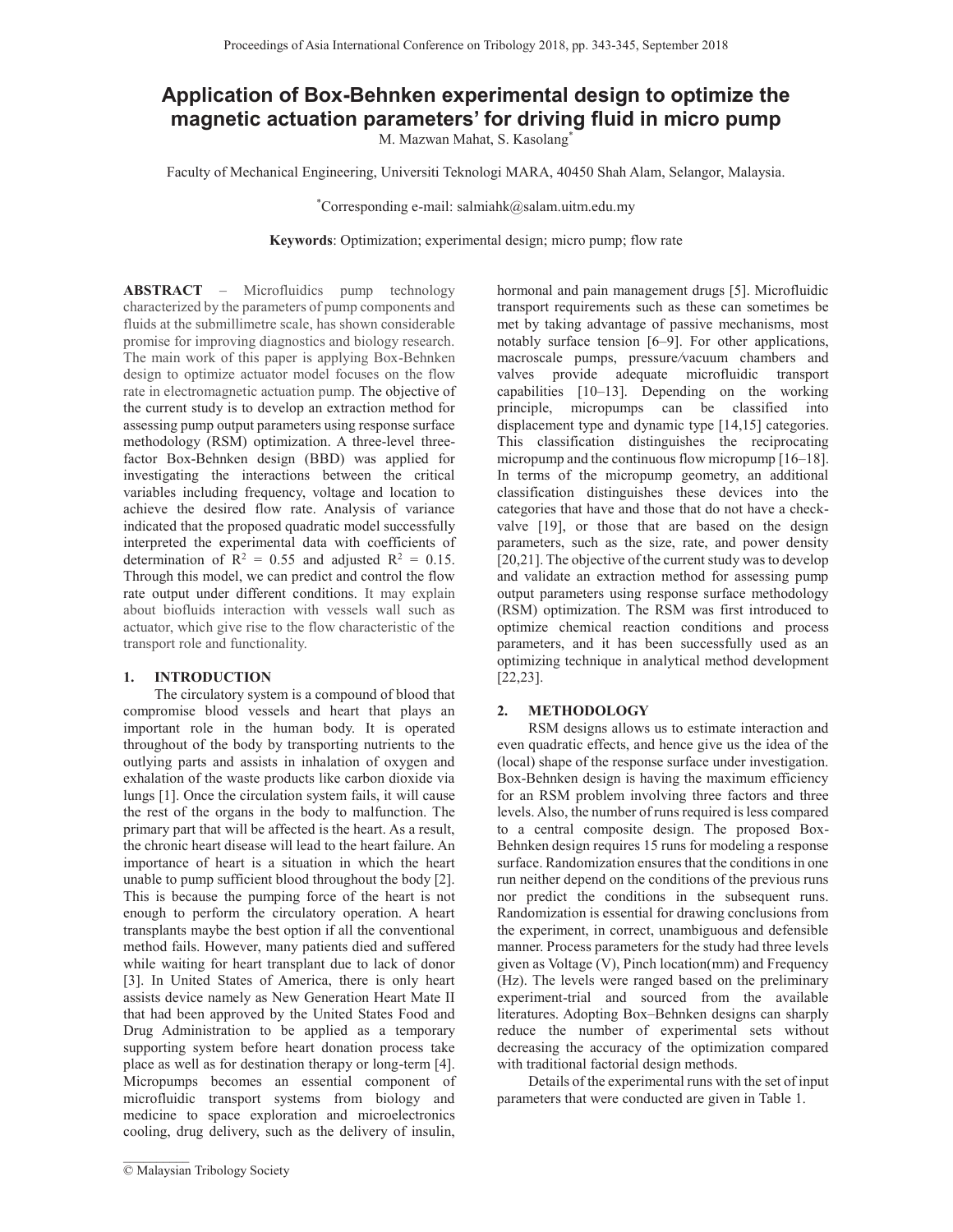| Table 1 Experiment input parameters. |                    |            |
|--------------------------------------|--------------------|------------|
| Part                                 | <b>Parameter</b>   |            |
| Elastic tube                         | Outer Diameter, mm | 30.0       |
|                                      | Thickness, mm      | 1.0; 3.0   |
|                                      | Length, mm         | 200:260    |
| Actuator                             | Length, mm         | 150.0      |
|                                      | Diameter, mm       | 10.0       |
|                                      | Thickness, mm      | 10.0       |
| Electrical DC<br>motor available     | Voltage, V         | 2.0 to 6.0 |
|                                      |                    |            |

The material and equipment of the experiment were set up and connected as shown in Figure 1. Then the elastic tube of 200mm long and 1mm thickness is joined into the circuit. The water pipe was completely filled into the whole circuit via T-tubing barb. The pincher location was set placed about 20mm from the left side of the elastic tube. Before started the experiment, the voltage of DC motor was set up to 2.0V. The electrical power supply was switched on to let the pincher press the elastic tube. When the pincher presses the elastic tube section, the water inside the rigid tube will flow through the flow meter. The flow rates of the flow meter were recorded. After that, repeat the step using of 3mm thickness of elastic tube with different applied voltage of 3.0, 4.0, 5.0 and 6.0 V respectively. Lastly, the steps are repeated by using 260mm length of elastic tube.



Figure 1 Experimental setup.

#### **3. RESULTS AND DISCUSSION**

Analysis of variance results for acquired model. Experiments were performed using the Box–Behnken experimental design. The predicted value (P-Value) is shown along with the experimental conditions in Table 3. Based on the model analysis in the first part, a quadratic model was chosen to fit the data. The relationship between the flow rate and the three chosen factors is shown in Eq. 1:

Regression Equation in Uncoded Units

Flow rate = 221 - 0.35  $X_2$  - 161  $X_1$  + 0.209  $X_3$ + 0.00632  $X_2$ \*  $X_2$ + 40.1  $X_1$ \*  $X_1$  - 0.000069  $X_3$ \*  $X_3$  $- 0.504 X_2^* X_1 + 0.000321 X_2^* X_3 - 0.0615 X_1^* X_3$ (1)

A normal plot of residuals between the normal probability (%) and the internally studentized (resulting from the division of a *residual*) residuals was also obtained. In this way, the residuals can be checked to determine how well the model satisfies the assumptions of ANOVA, and the internally studentized residuals can be used to measure the standard deviations separating the experimental and predicted values. Figure 2 shows the

relationship between the normal probability (%) and the internally studentized residuals. The straight line means that no response transformation was required and that there was no apparent problem with normality.



Figure 2 Normal plot of residuals showing the relationship between normal probability (%).

## **4. CONCLUSION**

Box Behnken design was successfully adopted and box behinden designed successity adopted and the experiments were designed choosing the input variables for the levels selected. With minimum number of experiments, data was collected, and the models were developed. Response Surface Models evolved for responses show the effect of each input parameter and its interaction with other parameters, depicting the trend of response. A quadratic model was proposed to describe the relationship between the flow rate and three input variables. Analysis of variance indicated that the proposed quadratic model successfully interpreted the experimental data with coefficients of determination of  $R^2 = 0.55$  and adjusted  $R^2 = 0.15$ . With reduced number of experimental runs, fairly convincing, logical and acceptable results have been obtained, which can be followed for getting solution to the desired requirements.

### **ACKNOWLEDGEMENT**

The author would like to thank University Tekhnologi Mara (UiTM) Shah Alam, Selangor Malaysia and the Malaysian government for the opportunity given through Academic Training Scheme.

## **REFERENCES**

- [1] Evans, A. T., Park, J. M., Chiravuri, S., & Gianchandani, Y. B. (2010). A low power, microvalve regulated architecture for drug delivery systems. *Biomedical Microdevices*, *12*(1), 159-168.
- [2] Kawun, P., Leahy, S., & Lai, Y. (2016). A thin PDMS nozzle/diffuser micropump for biomedical applications. *Sensors and Actuators A: Physical*, *249*, 149-154.
- [3] Karimipour, A., Nezhad, A. H., D'Orazio, A., Esfe, M. H., Safaei, M. R., & Shirani, E. (2015). Simulation of copper–water nanofluid in a microchannel in slip flow regime using the lattice Boltzmann method. *European Journal Mechanics-B/Fluids*, *49*, 89-99.
- [4] Hasan, M. I., Ali, A. J. F., & Tufah, R. S. (2017). Numerical study of the effect of channel geometry on the performance of Magnetohydrodynamic